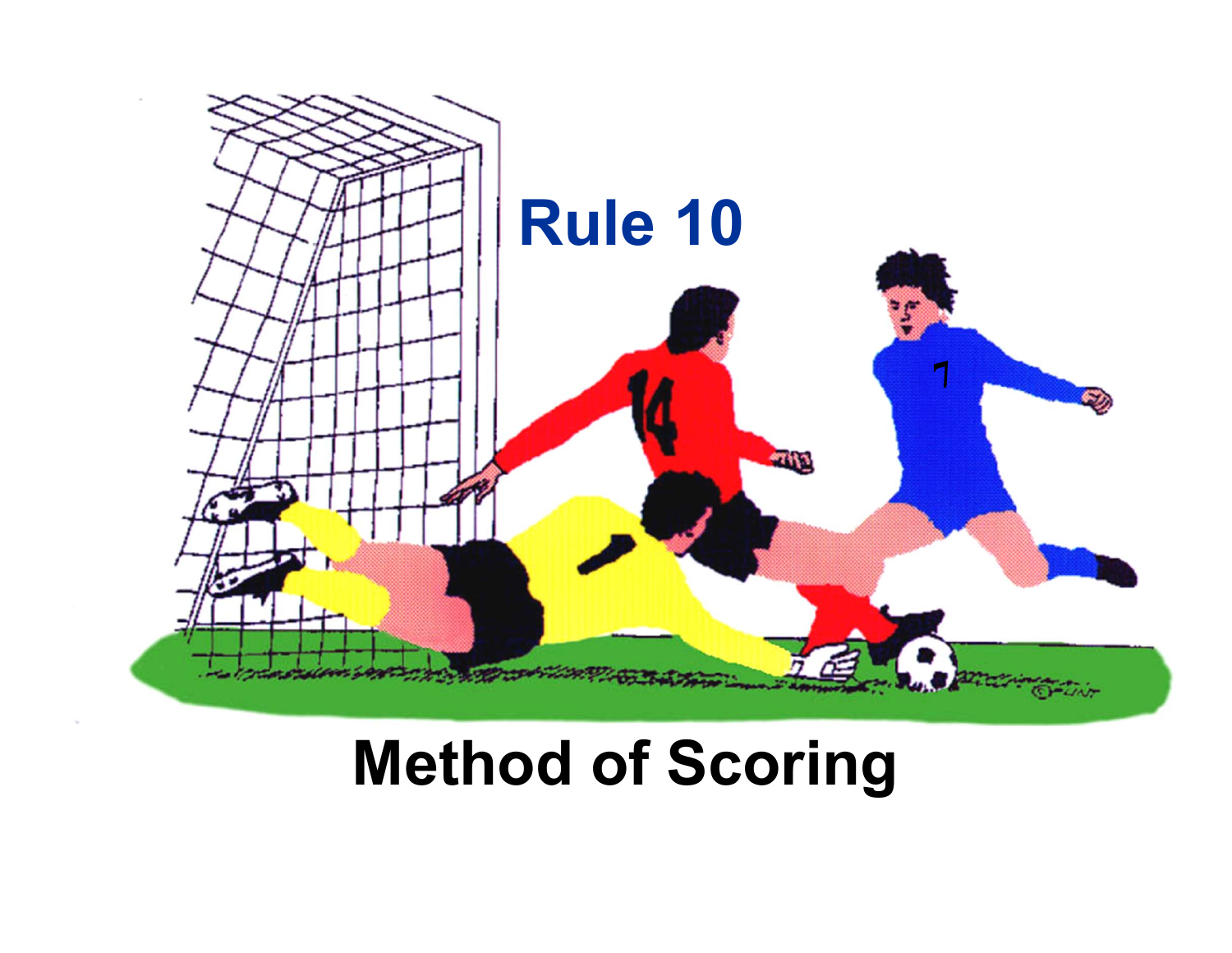### **TOPICS**

- $\mathbf{y}$  Method of winning
- $\mathbf y$  Definition of a goal
- $\mathbf{y}$  When a goal is not scored
- ❖ Outside interference
- $\mathbf{y}$  The winner is...
- ❖ What referees do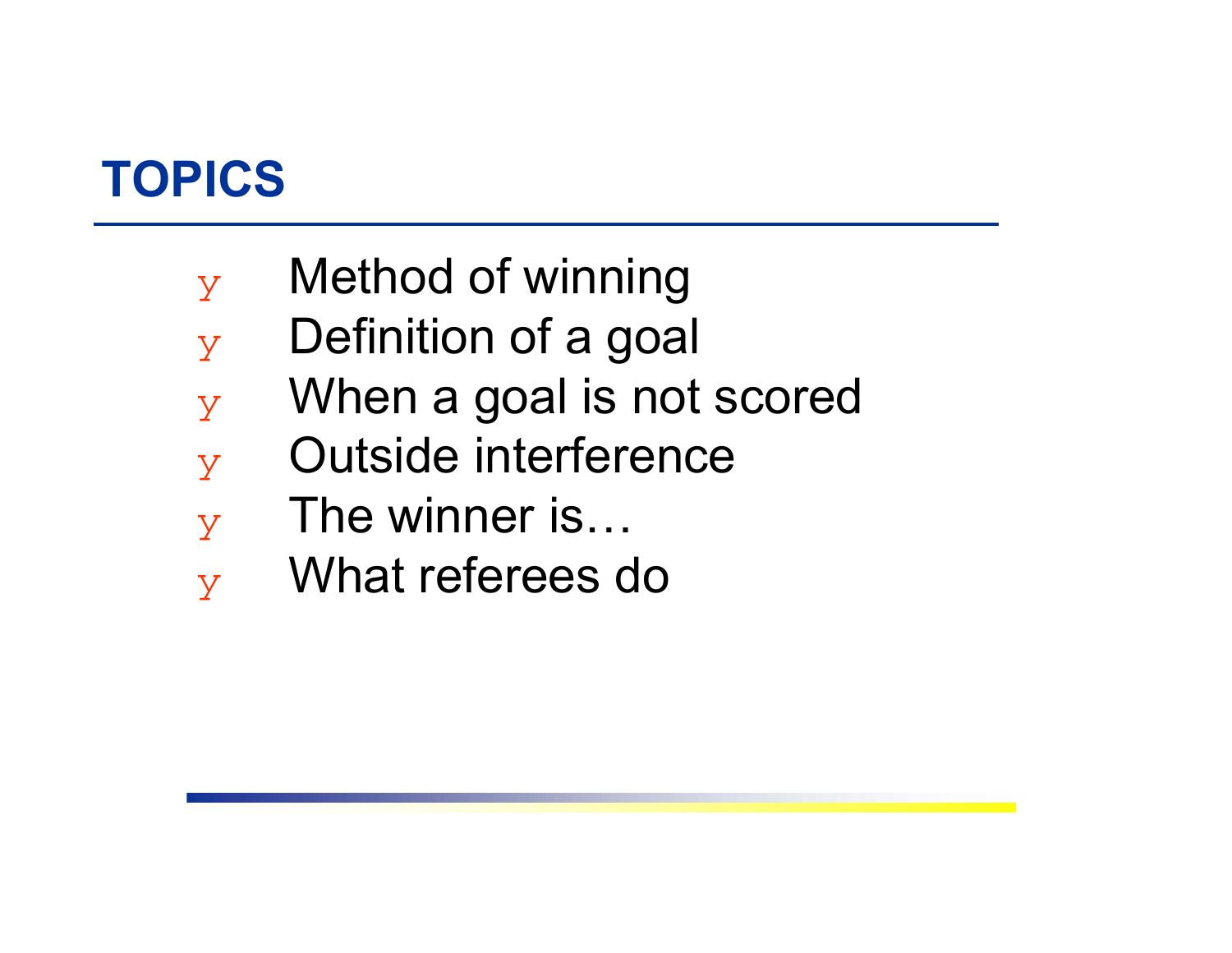### **METHOD OF WINNING**

- $\mathbf y$  Rule 10 defines the only method by which a match is won or tied.
- $_{\rm V}$  No variation is authorized.
- $\mathbf y$  The team scoring the greater number of goals during the match is the winner.
- $\mathbf y$  If both teams score an equal number of goals, or if no goals are scored, the match is drawn.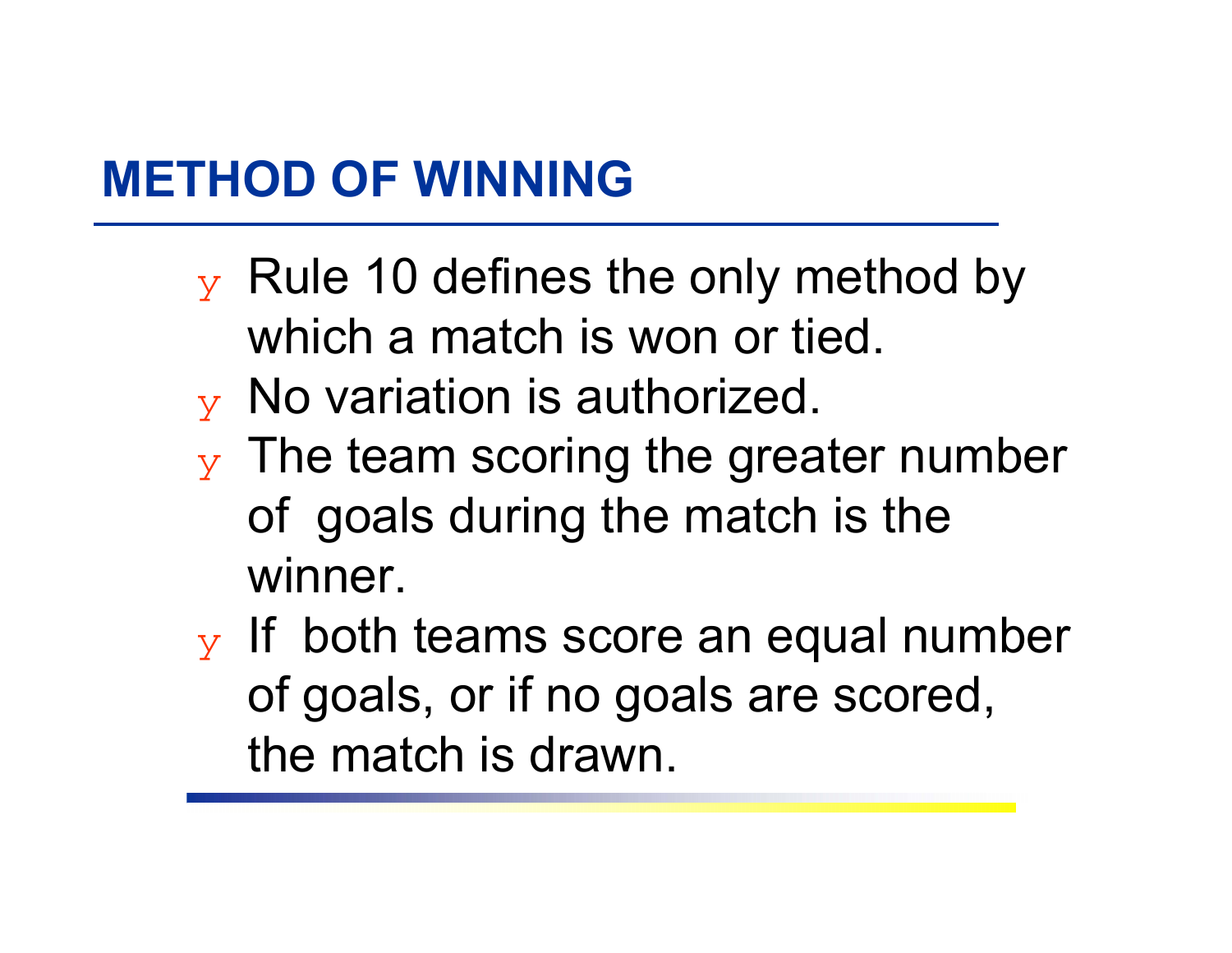### **DEFINITION OF A GOAL**

- $\mathbf y$  A goal is scored when the whole ball has:
	- $_\mathrm{\text{x}}$  Crossed the goal line,
	- $\mathrm{\mathbf{x}}\,$  Between the uprights (goalposts),
	- $_\mathrm{\text{x}}$  Under the crossbar.
	- $\mathrm{_{\mathrm{x}}}$  Provided that no infringement of the  $\mathrm{_{\mathrm{x}}}$ Rules of the Game has been committed previously by the team scoring the goal.
	- $\rm{_{x}}$  And it was propelled in a legal manner.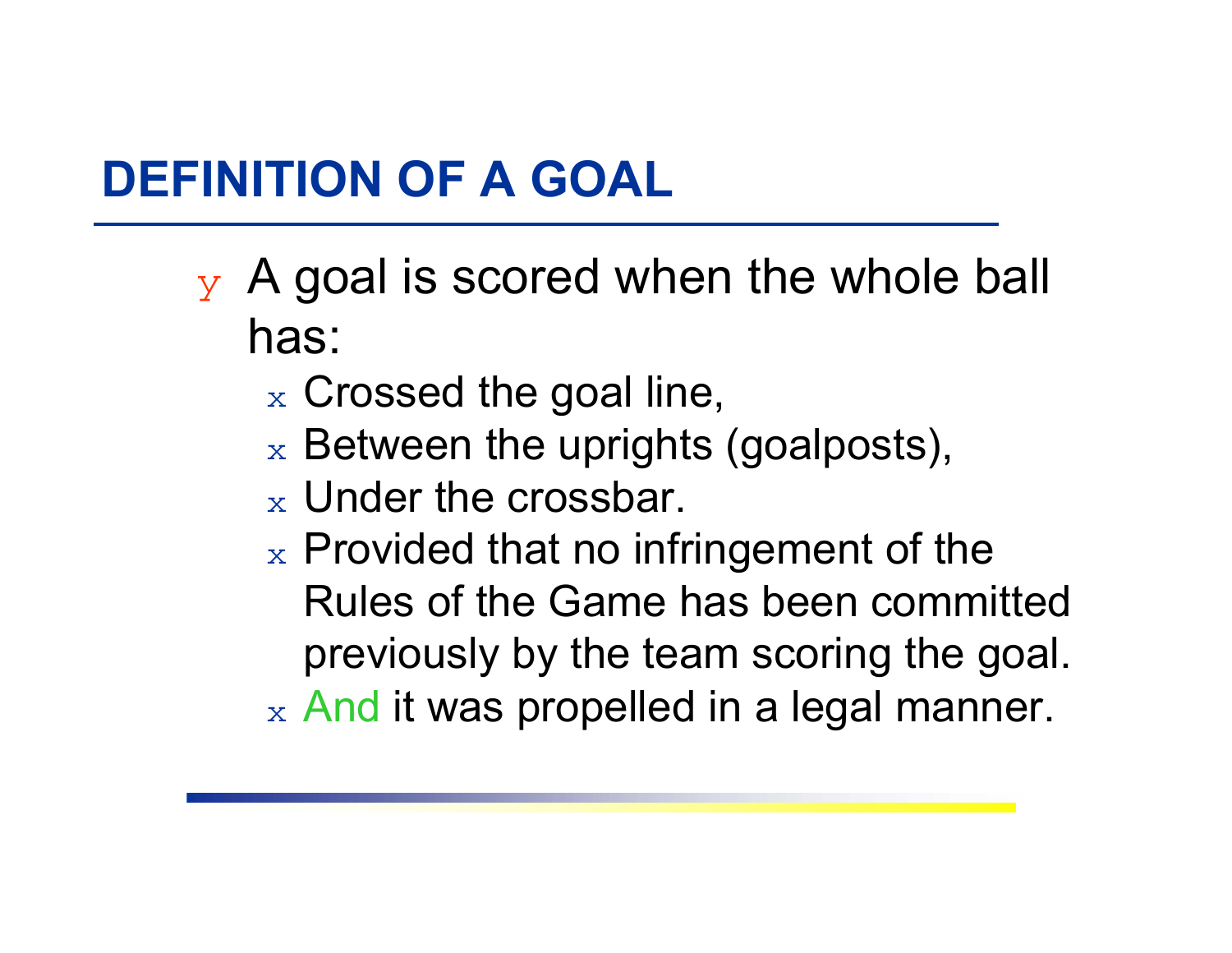#### **WHAT'S A GOAL? AND WHAT'S NOT?**

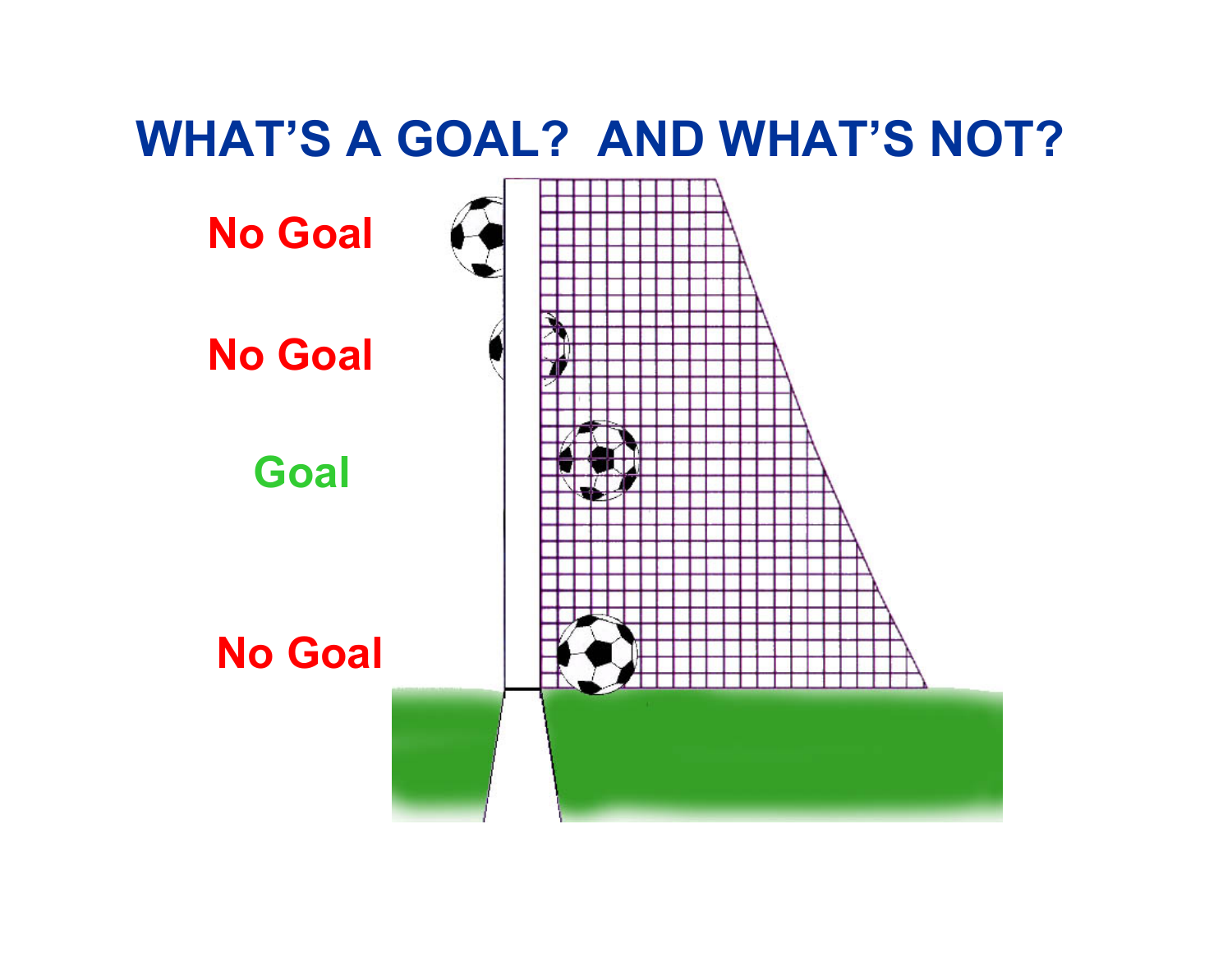### **EXCEPTIONS**

- $\mathbf y$  A goal cannot be scored directly from:
	- $_\mathrm{\text{x}}$  An indirect free kick (IFK)
	- $\rm{_{\rm x}}$  Any free kick into your own goal
	- $_\mathrm{\text{x}}$  A throw-in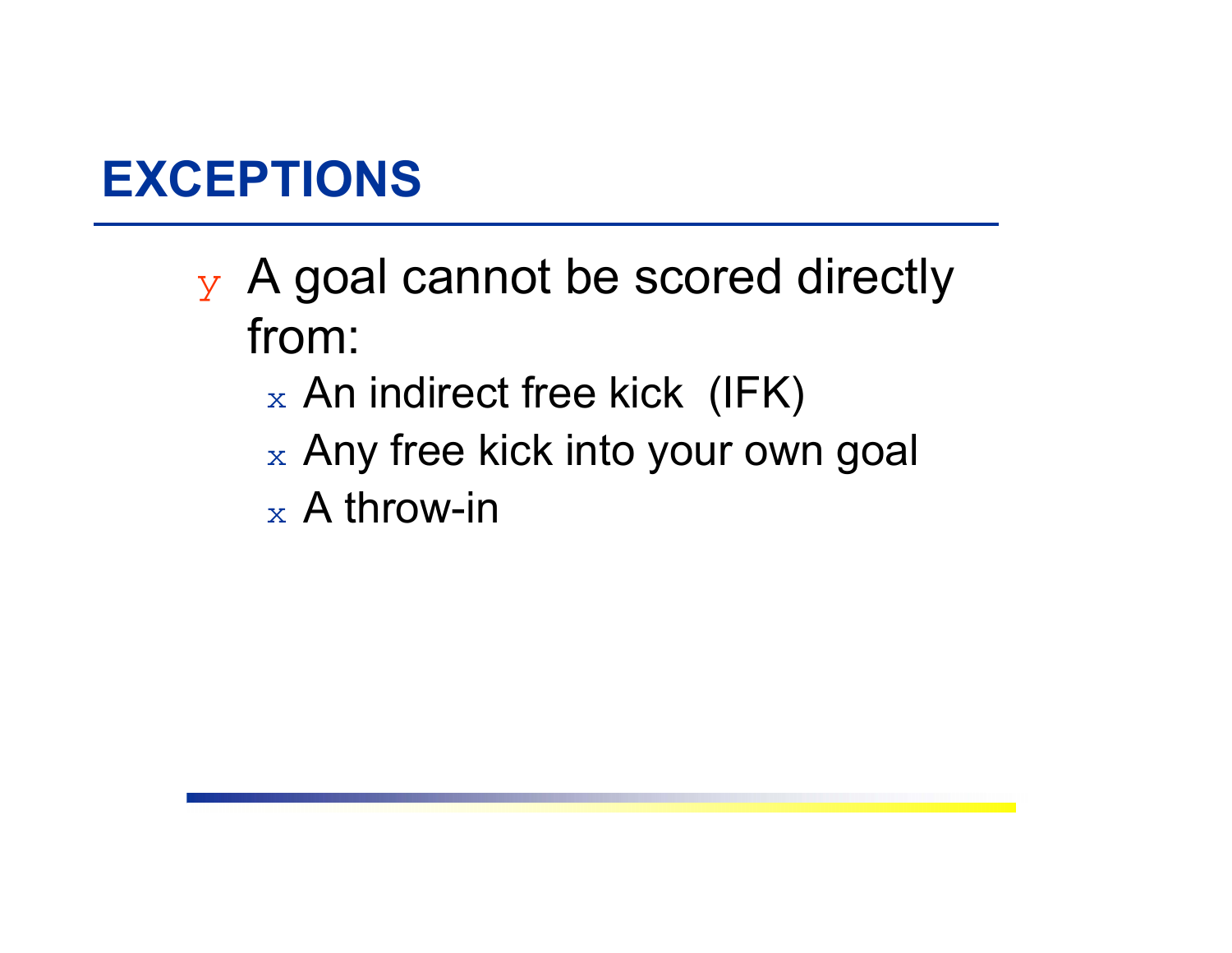## **OUTSIDE INTERFERENCE**

- $\mathbf y$  If the ball is prevented from passing over the goal line by an "outside agent"
	- $\mathrm{_{\mathbf{\mathbf{\mathbf{}}}}}$  A spectator
		- $_\mathrm{\text{x}}\,$  An animal
		- $_\mathrm{\text{x}}\,$  Another ball
		- $_\mathrm{\text{x}}\,$  Any other thing

**\*except in the goal area Dropped ball where contact was made**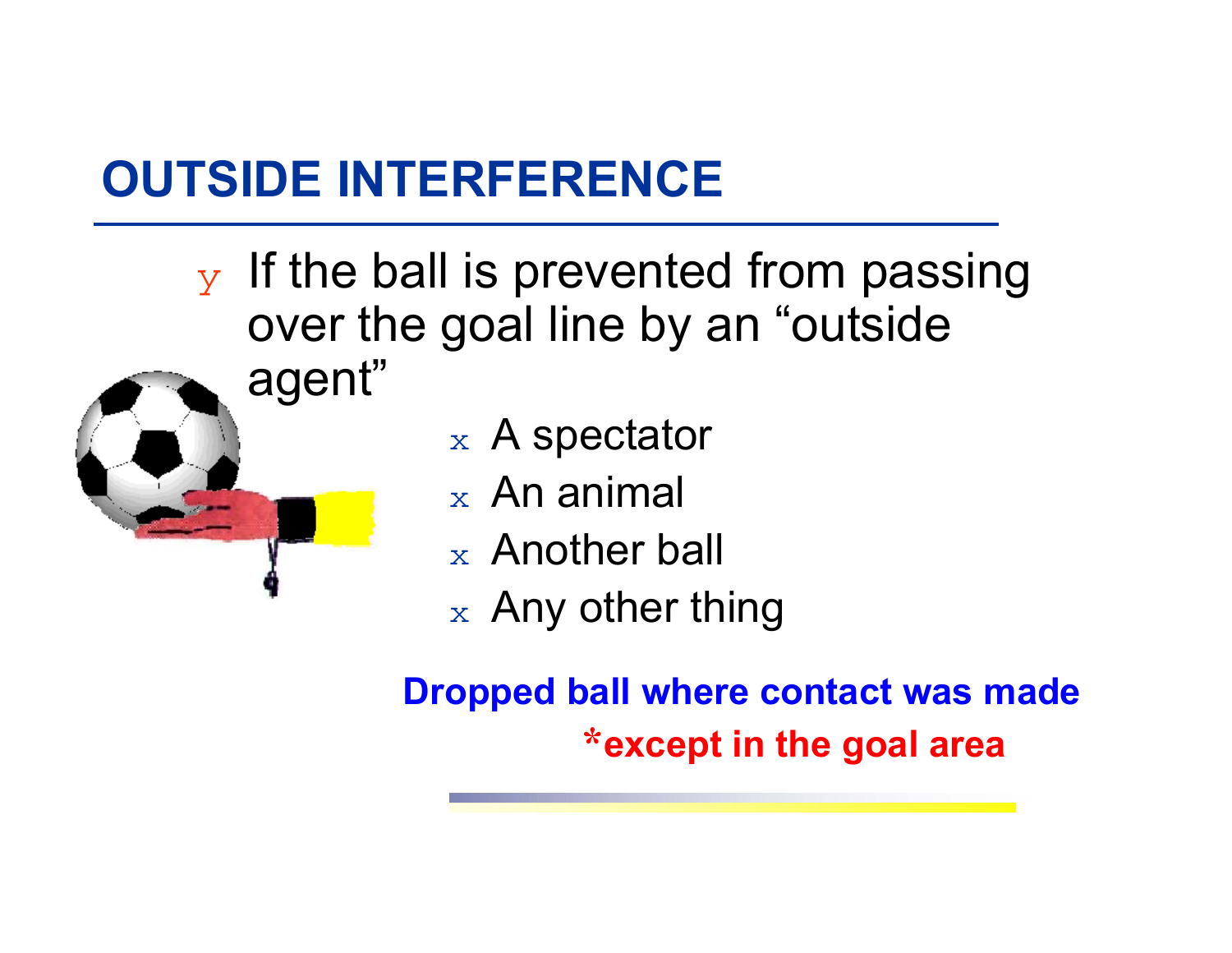### **THE WINNER IS...**

 $_Y$  The team scoring the most goals during the match is the winner  $\mathbf v$  Referee never decides the winner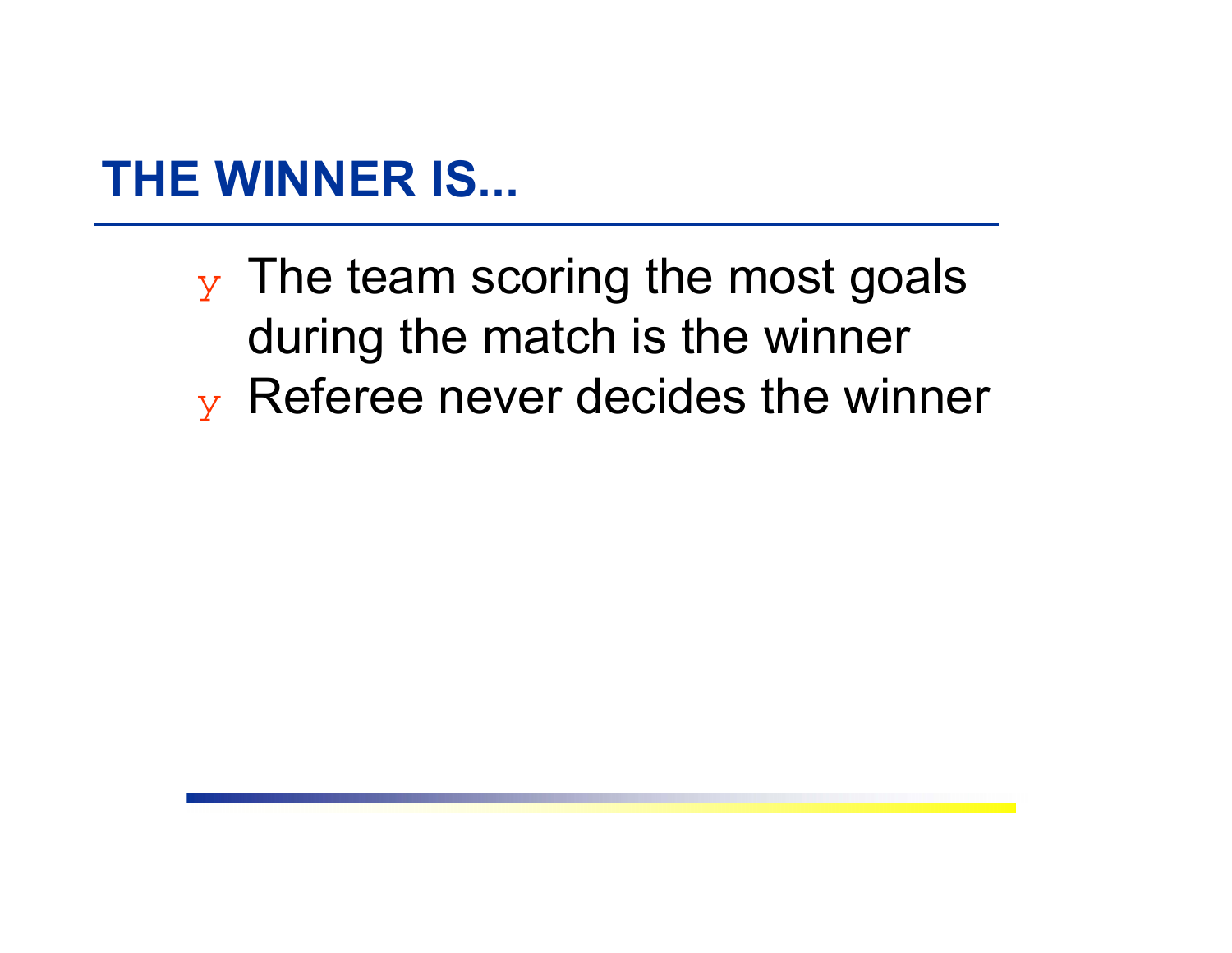### **REVIEW**

 $\mathbf y$  How is the winner determined?  $\rm{_{x}}$  The team scoring more goals wins  $\mathbf y$  Is a goal scored if a team kicks a free kick into their own goal?

 $\rm{_{\rm x}}$  No, restart with corner kick

 $\mathbf v$  Is a goal scored if the ball goes into their opponents goal on a throw-in?  $\rm{_{\rm x}}$  No, restart with goal kick